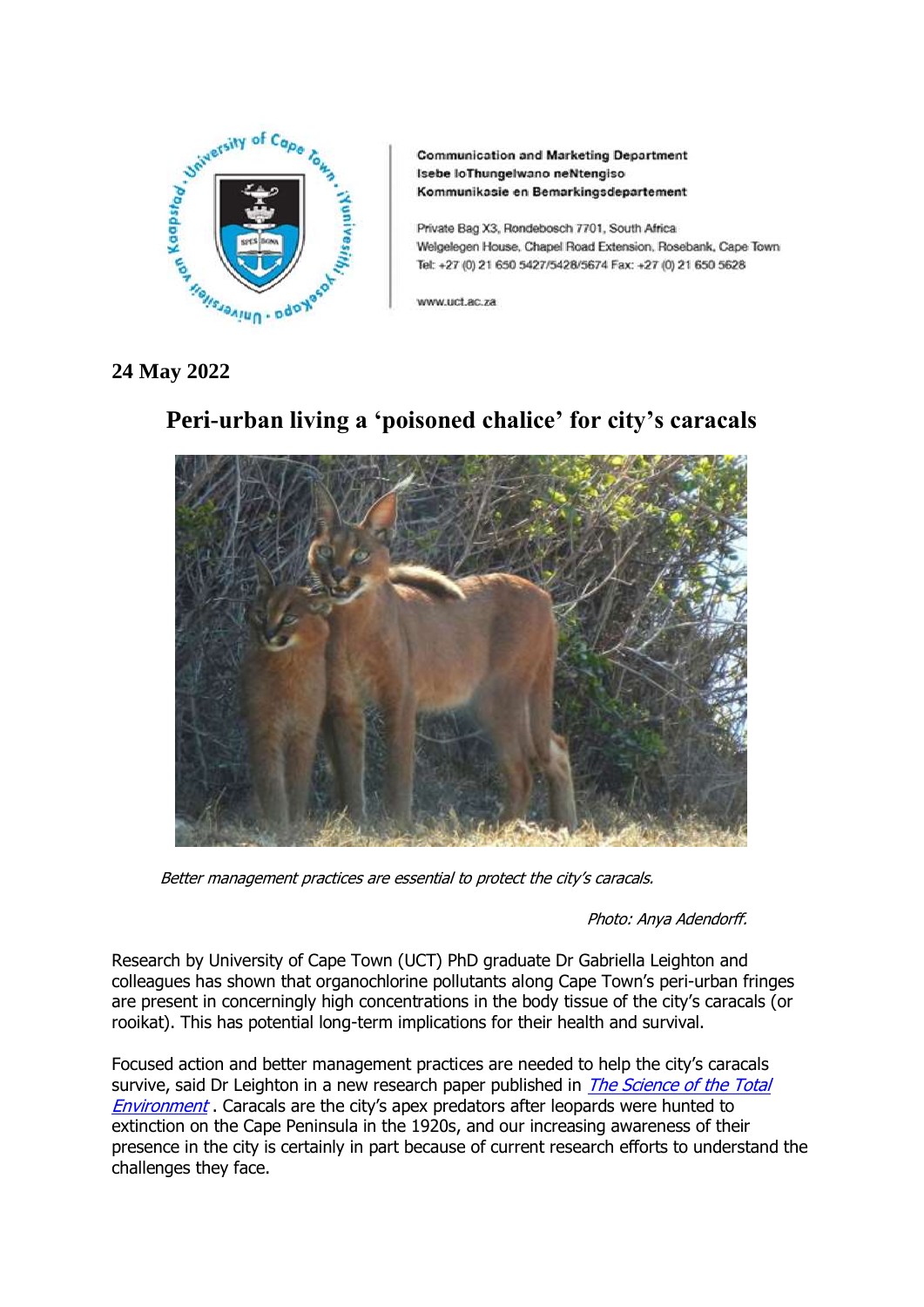The paper's title describes the dilemma: "Poisoned chalice: Use of transformed landscapes associated with increased persistent organic pollutant concentrations and potential immune effects for an adaptable carnivore". Its publication stems from Leighton's doctoral research in UCT's Institute for Communities and Wildlife in Africa (iCWild) and contributes to the core goals of the [Urban Caracal Project,](http://www.urbancaracal.org/) a collaborative project based in iCWild whose focus on the city's caracal provides broader insight into the effects of urbanisation on wildlife.

### **Persistent pollutants**

Organochlorine pesticides, such as dichlorodiphenyltrichloroethane (DDT), were used extensively between 1940 and 1960 as agricultural pesticides and for mosquito control in South Africa. Representative compounds in this group also include other pesticides, for example, methoxychlor and dieldrin. Their use has been severely curtailed in recent years because these compounds become a permanent part of the environment (i.e., persistent organic pollutants (POPS), or "forever chemicals"), with well-established health impacts on humans and wildlife.

The problem is aggravated in many African countries, where illegal use of chemicals is common, and the regulation of sales and usage is poorly maintained. In South Africa, for example, DDT is still legally applied to combat malaria in high-risk areas. It was first banned in 1974. But the spill-over of POPS into natural areas on the urban fringes of our cities is likely to affect humans, livestock and biodiversity.

The peri-urban landscape of Leighton's Cape Peninsula study area is described as a mosaic of industrial regions, residential suburbs, informal settlements, greenbelts, sports fields, commercial vineyards, pine plantations, and natural areas dominated by indigenous fynbos. Much of this landscape abuts the Table Mountain National Park, a UNESCO World Heritage Site and Biodiversity Hotspot.

"While many species have become locally extinct across the world's cities, others thrive in urban areas, particularly where they have adjusted their behaviour and honed their skills to successfully exploit the resources of urban areas," said co-author, Dr Jacqueline Bishop.

Here in Cape Town the shy but highly adaptable caracal population has carved a niche. Caracals have a very broad and flexible diet, enabling the species to take advantage of valuable prey resources, and contributing to their success in human-transformed landscapes. Habituated to the 'rich pickings' on the city fringe, this new research reveals that caracals may bioaccumulate toxic pollutants through their prey, particularly reptiles, birds and animals preying on insects. These findings point to widespread exposure to organochlorines across local food webs. At the top of the food web, caracals act as useful indicator species for these overall patterns, said Leighton.

Vineyards are particularly highly selected by caracal for foraging. However, this land-use is also associated with higher DDT and anticoagulant rodenticide exposure, said Leighton. Despite occupying a small percentage of the available landscape on the peninsula, these "transformed landscapes" may be particularly toxic areas for caracals and other wildlife.

### **Blood and fat tell a story**

The iCWild team's tag-and-track project has been essential to Leighton's work. This collates data on the cats and their home ranges via GPS-enabled collars. In Cape Town, home ranges and habitat use vary considerably between individual caracals. One collared individual frequented an area of  $1 \text{ km}^2$ ; a small vineyard in Wynberg west of the M3 highway. Another had a range of  $67 \text{ km}^2$ . A female caracal was found to hunt seabirds along